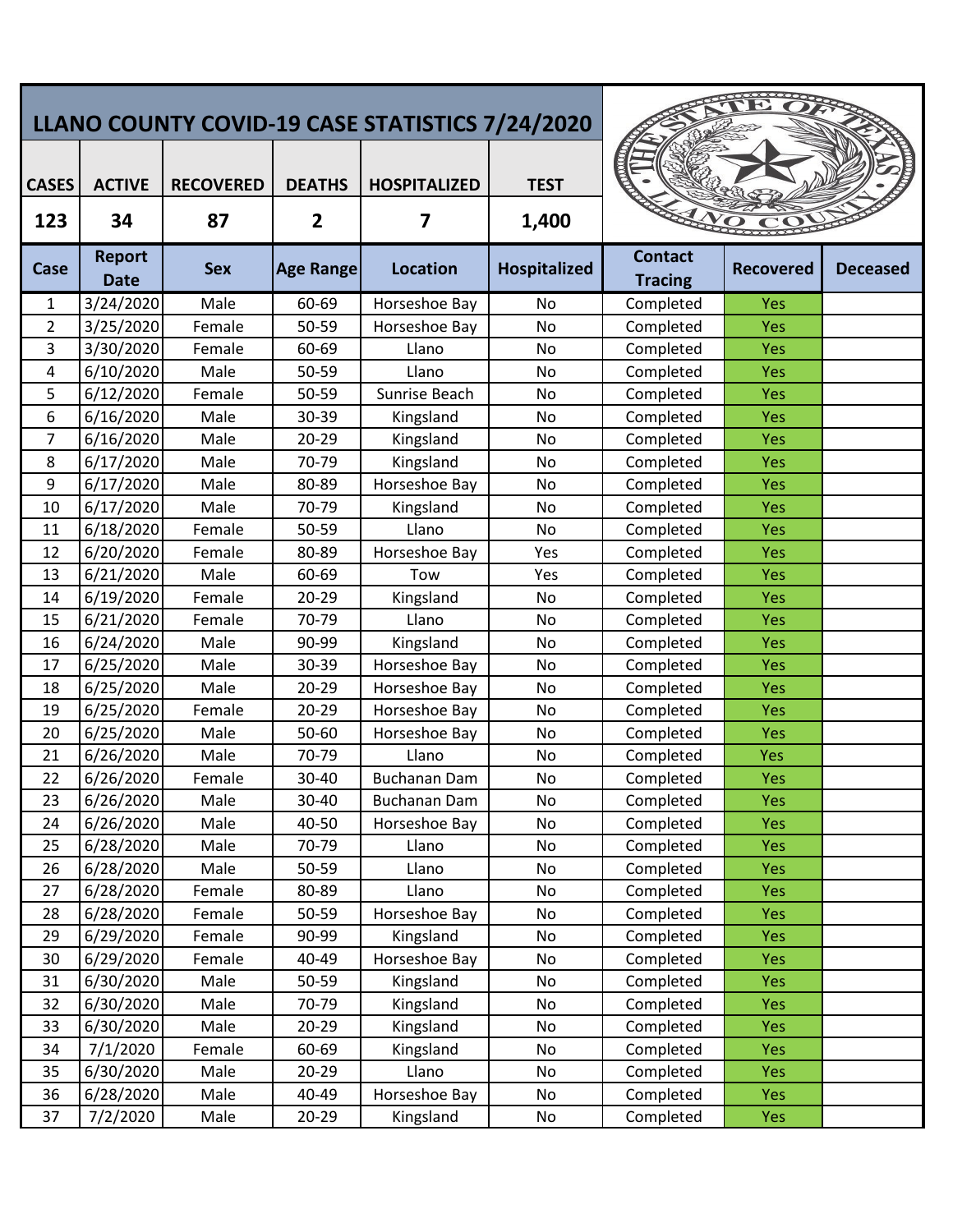| 38 | 7/2/2020  | Female    | $20 - 29$ | Llano               | No  | Completed | Yes        |          |
|----|-----------|-----------|-----------|---------------------|-----|-----------|------------|----------|
| 39 | 7/2/2020  | Male      | 40-49     | Kingsland           | No  | Completed | Yes        |          |
| 40 | 7/2/2020  | Male      | 20-29     | Horseshoe Bay       | No  | Completed | Yes        |          |
| 41 | 7/2/2020  | Male      | 20-29     | <b>Buchanan Dam</b> | No  | Completed | Yes        |          |
| 42 | 7/3/2020  | Female    | 40-49     | <b>Buchanan Dam</b> | No  | Completed | Yes        |          |
| 43 | 7/4/2020  | Female    | 70-79     | Kingsland           | No  | Completed | Yes        |          |
| 44 | 7/4/2020  | Male      | 70-79     | Kingsland           | No  | Completed | Yes        |          |
| 45 | 7/4/2020  | Female    | 30-39     | Kingsland           | No  | Completed | Yes        |          |
| 46 | 7/4/2020  | Female    | 40-49     | Kingsland           | No  | Completed | Yes        |          |
| 47 | 7/6/2020  | Female    | 20-29     | Horseshoe Bay       | No  | Completed | Yes        |          |
| 48 | 7/6/2020  | Male      | 50-59     | Kingsland           | No  | Completed | Yes        |          |
| 49 | 7/6/2020  | Female    | 50-59     | Kingsland           | No  | Completed | Yes        |          |
| 50 | 7/6/2020  | Male      | 20-29     | Kingsland           | No  | Completed | Yes        |          |
| 51 | 7/7/2020  | Female    | 30-39     | Horseshoe Bay       | No  | Completed | Yes        |          |
| 52 | 7/7/2020  | Male      | 30-39     | Horseshoe Bay       | No  | Completed | Yes        |          |
| 53 | 7/7/2020  | Female    | $20 - 29$ | <b>Buchanan Dam</b> | No  | Completed | Yes        |          |
| 54 | 7/7/2020  | Female    | 30-39     | <b>Buchanan Dam</b> | No  | Completed | Yes        |          |
| 55 | 7/7/2020  | Male      | 30-39     | Buchanan Dam        | No  | Completed | Yes        |          |
| 56 | 7/8/2020  | Male      | $10-19$   | Horseshoe Bay       | No  | Completed | Yes        |          |
| 57 | 7/8/2020  | Female    | 60-69     | Horseshoe Bay       | No  | Completed | Yes        |          |
| 58 | 7/9/2020  | Male      | 50-59     | Kingsland           | No  | Completed | Yes        |          |
| 59 | 7/9/2020  | Female    | $10-19$   | Kingsland           | No  | Completed | Yes        |          |
| 60 | 7/9/2020  | Male      | $20 - 29$ | Horseshoe Bay       | No  | Completed | Yes        |          |
| 61 | 7/9/2020  | Female    | 40-49     | Horseshoe Bay       | No  | Pending   | Yes        |          |
| 62 | 7/10/2020 | Kingsland | 30-39     | Kingsland           | No  | Pending   | Yes        |          |
| 63 | 7/10/2020 | Female    | 70-79     | Horseshoe Bay       | Yes | Completed | Yes        |          |
| 64 | 7/10/2020 | Female    | 30-39     | Kingsland           | No  | Completed | Yes        |          |
| 65 | 7/10/2020 | Male      | $20 - 29$ | Kingsland           | No  | Completed | Yes        |          |
| 66 | 7/11/2020 | Male      | 30-39     | Kingsland           | No  | Pending   | Yes        |          |
| 67 | 7/11/2020 | Female    | 50-59     | Kingsland           | No  | Pending   | Yes        |          |
| 68 | 7/11/2020 | Male      | 50-59     | Kingsland           | No  | Pending   | Yes        |          |
| 69 | 7/11/2020 | Female    | $10 - 19$ | Horseshoe Bay       | No  | Pending   | Yes        |          |
| 70 | 7/11/2020 | Female    | $10-19$   | Horseshoe Bay       | No  | Pending   | Yes        |          |
| 71 | 7/11/2020 | Female    | 30-39     | Kingsland           | No  | Pending   | Yes        |          |
| 72 | 7/11/2020 | Male      | 30-39     | Kingsland           | No  | Pending   | Yes        |          |
| 73 | 7/11/2020 | Male      | 80-89     | Horseshoe Bay       | No  | Completed | <b>No</b>  | Deceased |
| 74 | 7/11/2020 | Female    | 70-79     | Horseshoe Bay       | Yes | Completed | Yes        |          |
| 75 | 7/12/2020 | Female    | 20-29     | <b>Buchanan Dam</b> | No  | Pending   | Yes        |          |
| 76 | 7/12/2020 | Female    | 60-69     | <b>Buchanan Dam</b> | No  | Pending   | Yes        |          |
| 77 | 7/12/2020 | Female    | 50-59     | Kingsland           | No  | Pending   | Yes        |          |
| 78 | 7/12/2020 | Female    | 30-39     | Horseshoe Bay       | No  | Pending   | Yes        |          |
| 79 | 7/12/2020 | Female    | 20-29     | Horseshoe Bay       | No  | Pending   | Yes        |          |
| 80 | 7/13/2020 | Male      | $20 - 29$ | Buchanan Dam        | No  | Pending   | Yes        |          |
| 81 | 7/13/2020 | Male      | 40-49     | Buchanan Dam        | No  | Pending   | <b>Yes</b> |          |
| 82 | 7/13/2020 | Male      | 70-79     | Horseshoe Bay       | Yes | Completed | Yes        |          |
| 83 | 7/13/2020 | Female    | $10-19$   | Kingsland           | No  | Pending   | Yes        |          |
| 84 | 7/13/2020 | Male      | $10 - 19$ | Buchanan Dam        | No  | Pending   | Yes        |          |
|    |           |           |           |                     |     |           |            |          |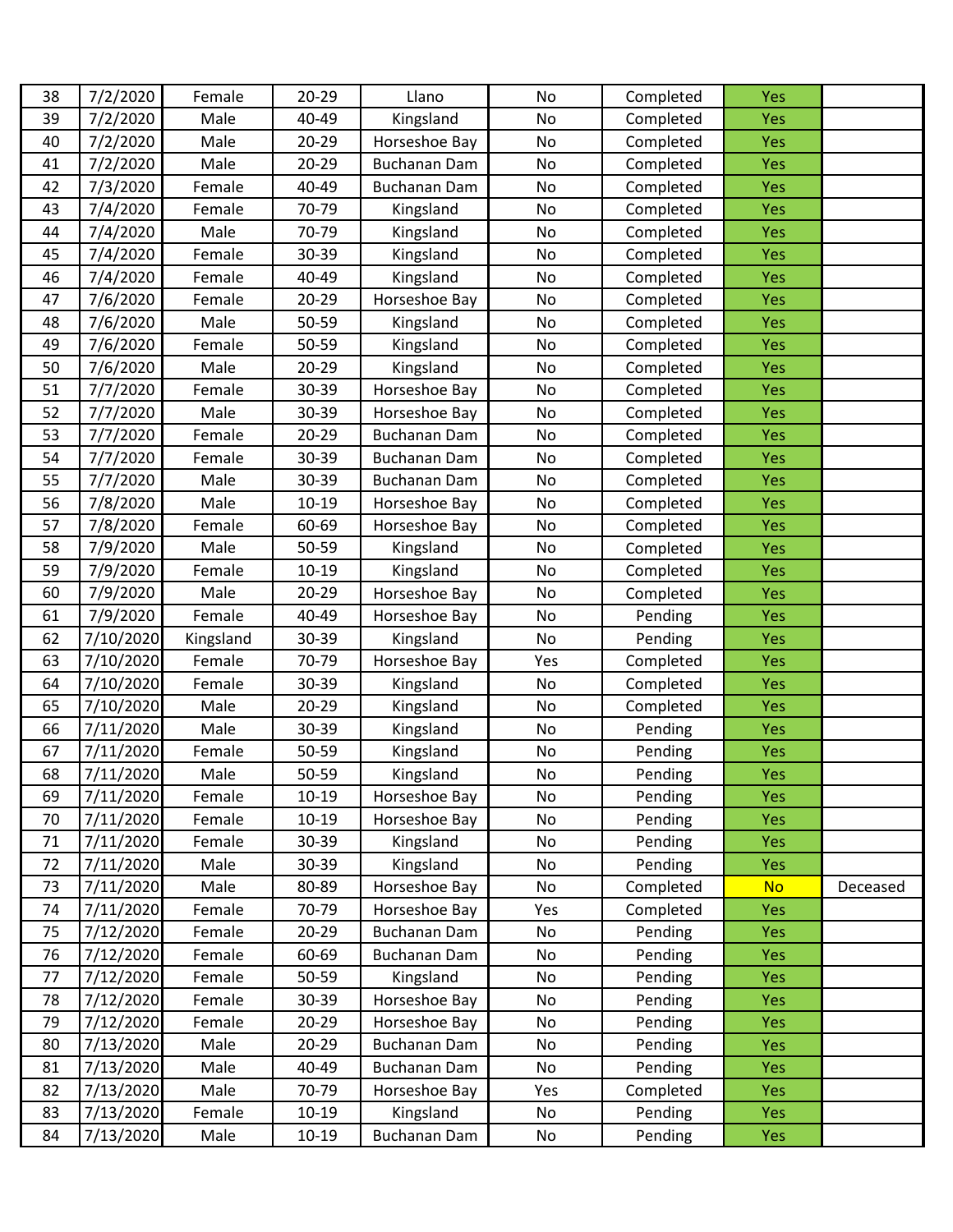| 85  | 7/13/2020 | Male   | $20 - 29$ | Kingsland             | No            | Pending   | <b>No</b>  |          |
|-----|-----------|--------|-----------|-----------------------|---------------|-----------|------------|----------|
| 86  | 7/14/2020 | Female | 50-59     | Kingsland             | No            | Completed | <b>No</b>  |          |
| 87  | 7/15/2020 | Male   | 80-89     | Horseshoe Bay         | No            | Completed | <b>No</b>  |          |
| 88  | 7/15/2020 | Female | 90-99     | Horseshoe Bay         | No            | Completed | <b>No</b>  | Deceased |
| 89  | 7/15/2020 | Female | $20 - 29$ | Horseshoe Bay         | No            | Completed | <b>No</b>  |          |
| 90  | 7/15/2020 | Male   | 30-39     | Horseshoe Bay         | No            | Completed | <b>No</b>  |          |
| 91  | 7/15/2020 | Female | 50-59     | Horseshoe Bay         | No            | Completed | <b>No</b>  |          |
| 92  | 7/10/2020 | Female | 20-29     | Horseshoe Bay         | No            | Completed | <b>No</b>  |          |
| 93  | 7/10/2020 | Male   | 40-49     | <b>Buchanan Dam</b>   | No            | Completed | <b>No</b>  |          |
| 94  | 7/10/2020 | Female | 30-39     | Horseshoe Bay         | No            | Completed | <b>No</b>  |          |
| 95  | 7/10/2020 | Male   | 30-39     | Horseshoe Bay         | No            | Completed | <b>No</b>  |          |
| 96  | 7/17/2020 | Female | 50-59     | Kingsland             | No            | Completed | <b>No</b>  |          |
| 97  | 7/17/2020 | Female | 70-79     | Llano                 | No            | Completed | <b>No</b>  |          |
| 98  | 7/17/2020 | Male   | 30-39     | Kingsland             | No            | Completed | <b>No</b>  |          |
| 99  | 7/16/2020 | Female | $20 - 29$ | Kingsland             | No            | Completed | <b>No</b>  |          |
| 100 | 7/17/2020 | Male   | 20-29     | Kingsland             | No            | Completed | <b>No</b>  |          |
| 101 | 7/18/2020 | Female | 20-29     | Llano                 | No            | Pending   | <b>No</b>  |          |
| 102 | 7/18/2020 | Male   | 60-69     | Horseshoe Bay         | No            | Pending   | <b>No</b>  |          |
| 103 | 7/18/2020 | Male   | 60-69     | Horseshoe Bay         | No            | Pending   | <b>No</b>  |          |
| 104 | 7/20/2020 | Male   | 60-69     | Horseshoe Bay         | No            | Pending   | <b>No</b>  |          |
| 105 | 7/20/2020 | Male   | 50-59     | Horseshoe Bay         | No            | Pending   | <b>No</b>  |          |
| 106 | 7/20/2020 | Female | 30-39     | Kingsland             | No            | Pending   | <b>No</b>  |          |
| 107 | 7/20/2020 | Male   | 70-79     | Kingsland             | Yes           | Pending   | <b>No</b>  |          |
| 108 | 7/20/2020 | Female | 60-69     | Kingsland             | No            | Pending   | <b>No</b>  |          |
| 109 | 7/10/2020 | Male   | 60-69     | Bluffton              | No            | Pending   | <b>No</b>  |          |
| 110 | 7/13/2020 | Female | $10-19$   | Horseshoe Bay         | No            | Pending   | Yes        |          |
| 111 | 7/13/2020 | Male   | $10 - 19$ | Horseshoe Bay         | No            | Pending   | Yes        |          |
| 112 | 7/14/2020 | Female | $20 - 29$ | Kingsland             | No            | Pending   | Yes        |          |
| 113 | 7/15/2020 | Male   | 30-39     | Kingsland             | No            | Pending   | <b>No</b>  |          |
| 114 | 7/21/2020 | Male   | $10 - 19$ | Sunrise Beach         | No            | Completed | <b>No</b>  |          |
| 115 | 7/22/2020 | Male   | 60-69     | Horseshoe Bay         | No            | Completed | <b>No</b>  |          |
| 116 | 7/22/2020 | Female | $10 - 19$ | <b>Valley Springs</b> | No            | Completed | <b>No</b>  |          |
| 117 | 7/22/2020 | Male   | 20-29     | Llano                 | $\mathsf{No}$ | Completed | <b>No</b>  |          |
| 118 | 7/23/2020 | Female | 60-69     | Horseshoe Bay         | No            | Pending   | <b>No</b>  |          |
| 119 | 7/23/2020 | Male   | $10 - 19$ | Horseshoe Bay         | No            | Pending   | <b>No</b>  |          |
| 120 | 7/23/2020 | Female | 20-29     | Kingsland             | No            | Pending   | <b>No</b>  |          |
| 121 | 7/23/2020 | Female | 50-59     | Kingsland             | No            | Completed | <b>No</b>  |          |
| 122 | 7/23/2020 | Female | 80-89     | Horseshoe Bay         | No            | Completed | <b>No</b>  |          |
| 123 | 7/23/2020 | Female | 60-69     | Sunrise Beach         | No            | Completed | <b>Yes</b> |          |